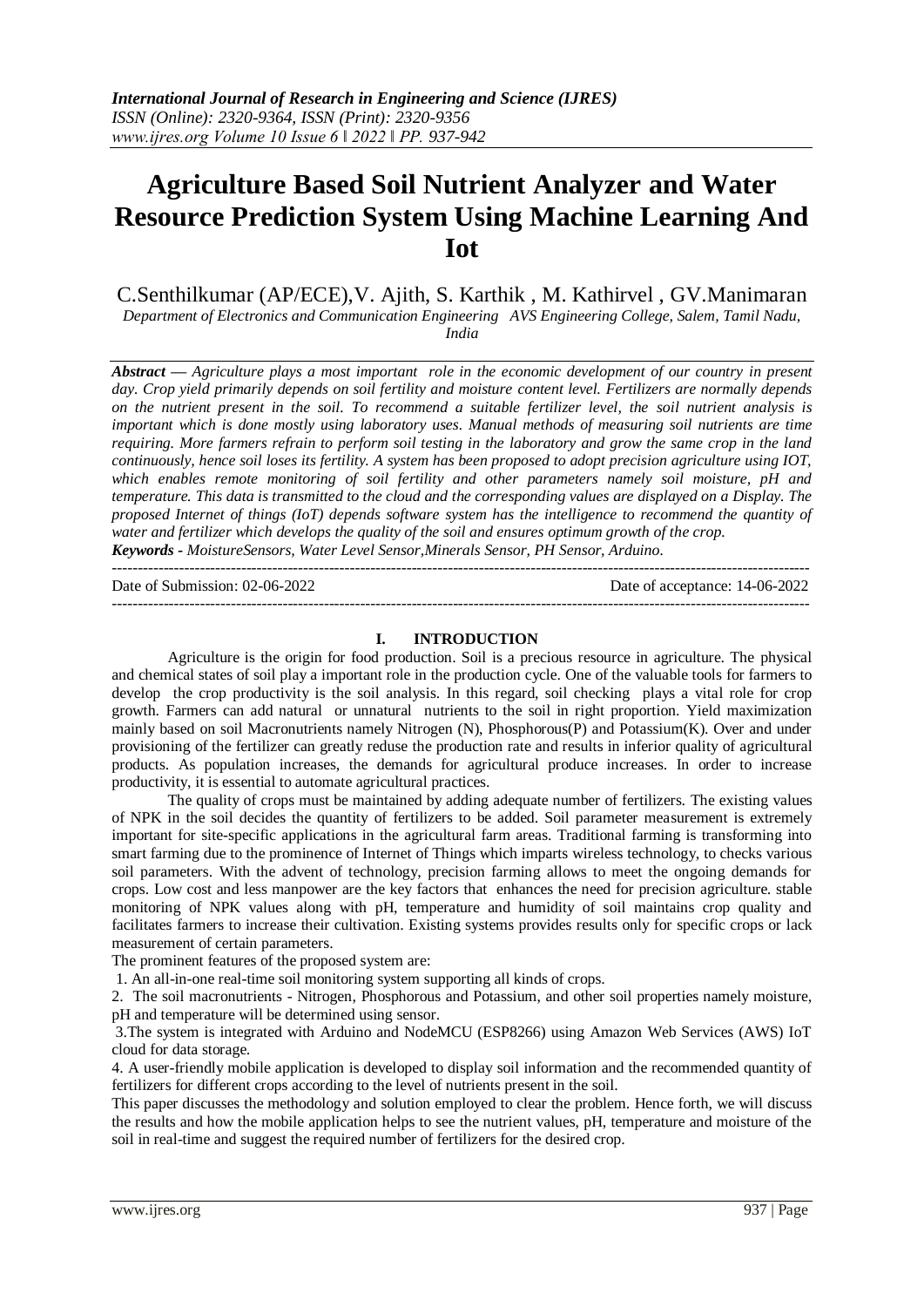#### **II. RELATED WORK**

The soil parameters like temperature, moisture, pH, humidity and light are monitored using various sensors. The values obtained are converted to digital using an Analog to Digital Converter and serially sent to the cloud through a Raspberry pi. Finally, the output is displayed in the laptop or in a mobile application. The system supervises the overall soil characteristics with the aid of IoT. In order to maintain efficient crop productivity, soil parameters namely: pH level, soil moisture, temperature and humidity are continuously checking using sensors. A system is designed where the fertility of soil is improved, and the quality of the soil can be increased by the development of optical transducer. The amounts of NPK are obtained as low, medium and high. An Arduino microcontroller is used for data acquisition and the analog output is converted to digital. A system is designed where a microcontroller-based device is connected to the EC sensor, pH sensor and a colour sensor. The values are read from the sensors and transmitted to a mobile application over Bluetooth serial communication. A system used for the detection of the soil parameters and the pH level with the aid of artificial neural networks and image processing techniques respectively was proposed. The method involved in this system consists of the usage of a colour recognition method in order to develop a soil nutrient analyser and to determine pH.

#### **III. PROPOSED SYSTEM**

In this proposed system, the nitrogen sensor and pH sensor are used to detect the soil nutrients. Arduino is the central control unit that controls and coordinates all the associated devices used for suggesting the crops is used to suggest where we can get quality seeds in nearby location. The parameters which are sensed by the sensors are fed to the Arduino. Which in turn will transmit the data to the cloud through ESP8266. The user can view the data via a mobile or a computer. Details such as the soil type and suitable crop are displayed.

#### **A. METHODOLOGY**

The main aim is to analytically view the moisture and nutrients of the soil. Figure 1 explains the block diagram of the proposed system where different sensors are connected using the Arduino microcontroller and ESP8266 Wi-Fi module. The Node MCU is connected to the Arduino via Tx and Rx pins for transmission and receival of sensor data. The data from the sensors are sent to the AWS cloud. AWS IoT offers device SDK's for transmitting the sensor data. MQTT connection is provided for sensing devices by AWS IoT which allows users to connect these devices to the Internet for processing and exchanging data which ensures data security and maintains reliability. Wireless Sensor Networks consists of embedded devices which are connected to empower several facilities for measurement at low power and minimized effort.



**Figure.1**. Block Diagram of the Proposed System

When we implement the system for real time tests, theactual implementation for soil analysis with the hardwareconnectionisasshownonFigure3.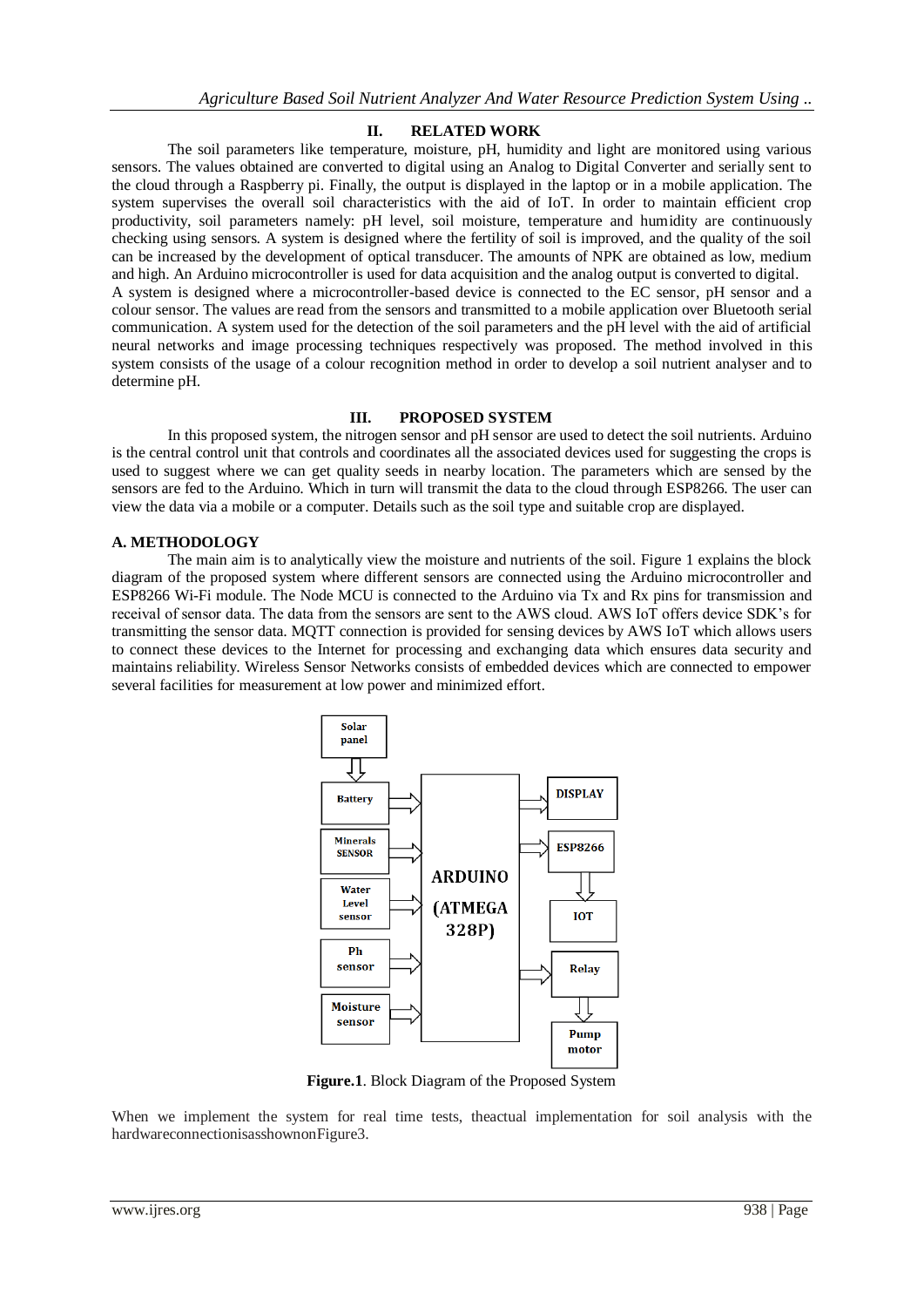

Figure.2. Breadboard Testing Phase of proposed system

AWS is a cloud platform, which enables developers to create, deploy and manage applications on the cloud quickly and easily. AWS cloud resources are accessible with proper security. Cost efficiency, reliability, storage, speed, backup, recovery and easy accessibility are the benefits of AWS cloud. Further, a mobile application is developed which provides information about the various characteristics of the soil and using this information, the farmer would make the right decision in growing the appropriate crop.

The stepwise procedure can be summarized as follows: 1 Open Arduino Droid IDE

2 Select ESP 8266 microcontroller for designing.

3 Write code in Cor CPP in editor window.

4 Compile code on Arduino Droid.

5 Attach ESP8266 to computer port.

6 Now attach DHT11 and Soil Moisture sensor to the ESP8266. (NodeMCU)

7 Upload the code on ESP 8266 to run the code.

8 Now check the readings on serial monitor.

9 Uploading of readings on cloud will take place automatically as per code.

10 Now sign in to your cloud page and see readings at variables which you have already created.

11 Take screen shot of those values.

12 Continue the from 8th step to take next readings.

#### **SOIL MOISTURE SENSOR**

In order to measure the volumetric water content in the soil, the soil moisture sensor is used. The soil properties like electrical resistance or the dielectric constant are determined depending on which the soil moisture is evaluated.. The soil moisture sensor contains two probes. The moisture value is obtained by inserting these probes into the soil. The data obtained from the sensor acts as a support system for farmers to manage theirrigation system more effectively. The specifications of the moisture sensor are mentioned in table 1.

| BLE 1. SPECIFICATIONS OF SOIL MOISTURE SENSC |                    |  |
|----------------------------------------------|--------------------|--|
| <b>Sensor Model</b>                          | FC28               |  |
| Range                                        | $0-1023$           |  |
| Soil Probe Dimension 6                       | $6cm \times 3cm$   |  |
| <b>PCB</b> Dimension                         | $3cm \times 1.5cm$ |  |
| Input Voltage                                | $3.3 - 5V$         |  |
| Output Signal                                | Analog             |  |

#### **TABLE 1. SPECIFICATIONS OF SOIL MOISTURE SENSOR**

#### **NPK TESTER**

In order to test the quantity of nitrogen, phosphorus and potassium present in the soil, the soil fertility tester is used.

The use of the above elements are as follows:

Nitrogen – Helps in promoting the growth of foliage and vegetation. It plays a major role in photosynthesis and protein production.

Phosphorus – Helps in promoting the growth of roots and surviving unpleasant climates.

Potassium – Helps in promoting fruiting, flowering and translocation of sugars.

The soil fertility tester must be implanted in the soil. A chemical reaction would take place, resulting in a change in the analog deflection voltage which is then converted to a digital value.

The formula below can be used to obtain the N, P and K values:

 $Nm = (Av - Ncurr_low) \times (Ntgt_lupp - Ntgt_low + Ntgt_low .$  (Ncurr\_up – Ncurr\_low)

www.ijres.org 939 | Page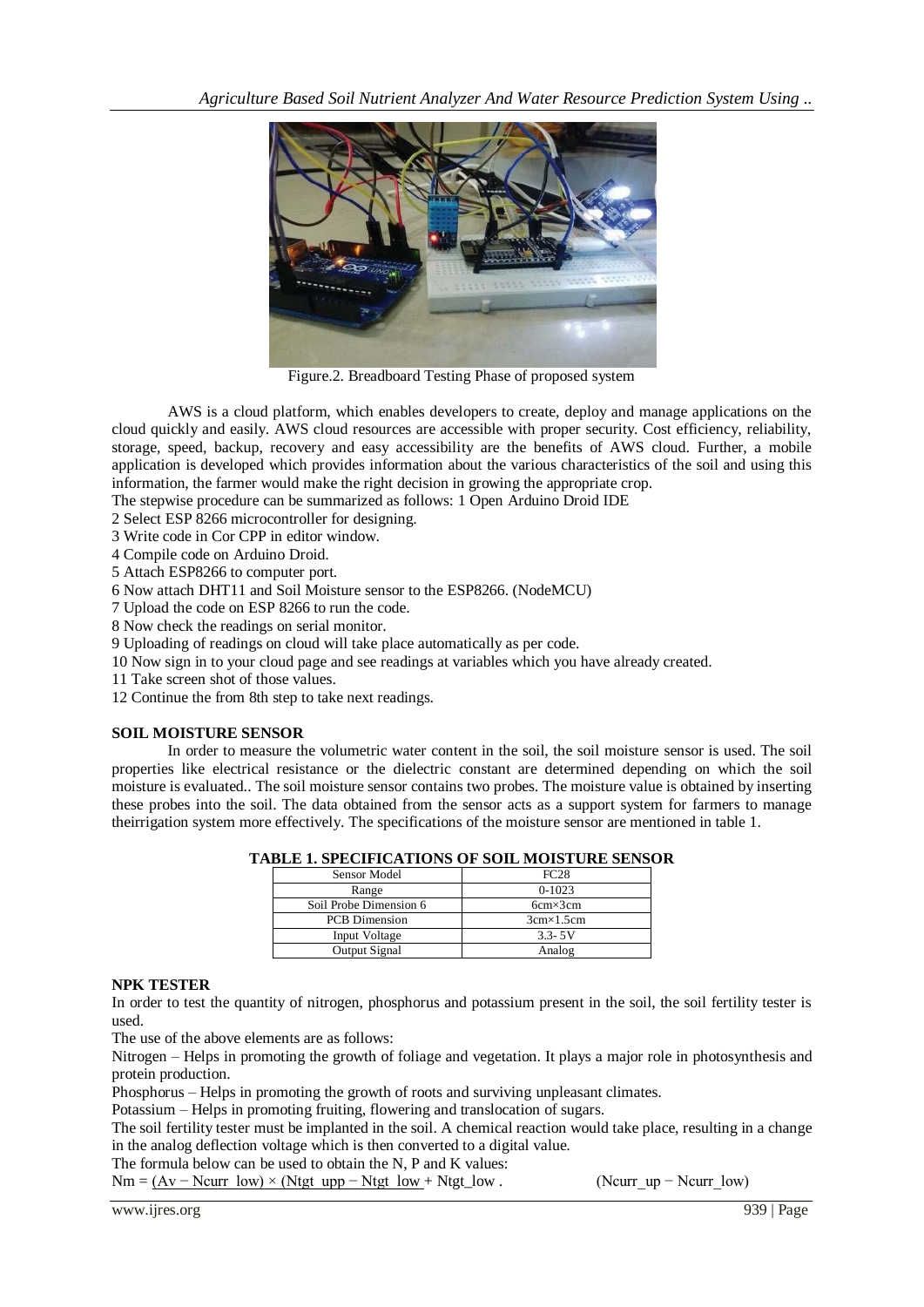Here Nm – Measured Nitrogen (in ppm)

Av – Analog voltage measured by the sensor Ncurr low – Lower bound of value's current range Ncurr\_upp – Upper bound of value's current range Ntgt\_low – Lower bound of value's target range

#### **SOIL TEMPERATURE SENSOR**

In order to measure the temperature of the soil, the soil temperature sensor is used. These sensors have a variety of designs using thermocouples and thermistors. The voltage reading across the diode shows the working base of the sensor. The sensors transmit electrical signals which are converted into various units of measurement like Celsius, Kelvin and Fahrenheit. The voltage differences are amplified, and an analog signal is generated by the device which is directly proportional to temperature. The specifications of soil temperature sensor are listed in table 2.

| SensorModel | <b>DS18B20</b>                       |
|-------------|--------------------------------------|
| Range       | $-55^{\circ}$ Cto +125 $^{\circ}$ C. |
| Accuracy    | $\pm 0.5$ °C                         |
| Cablelength | 36 inches                            |

**TABLE 2 SPECIFICATIONS OF SOIL TEMPERATURE SENSOR**

#### **SOIL pH SENSOR**

The pH value in soil assumes whether the soil is acidic or basic in nature. The pH value of the soil influences the availability of nutrients and microorganisms. The range of the pH value is between 0 to 14, where 7 indicates neutral. The pH value less than 5.5, indicates strong acidity, pH value less than 6.5 indicates moderate acidity, pH value from 6.5 to 7.5 indicates neutral, pH above 7.5 indicates alkalinity and pH above 8.5 indicates strong alkalinity. An electrical potential difference is obtained between a pH electrode and a reference electrode, which is used for displaying the pH value. The specifications of soil pH sensor are listed in table 3.

| TABLE 3. SPECIFICATIONS OF SOIL pH SENSOR |  |  |
|-------------------------------------------|--|--|
|                                           |  |  |

| Range                | 0 <sub>to</sub> 14               |
|----------------------|----------------------------------|
| Numberofsamples      | 5 to 10 samples per area         |
| OperatingEnvironment | $-40^{\circ}$ Cto $50^{\circ}$ C |
| Responsetime         | $\leq$ 1 minute                  |

#### **IV. RESULTS**

The output for various soil parameters for different soil samples are obtained through this system and the recommended quantity of fertilizers are suggested which minimizes the usage of excess fertilizers thereby, maximizing the yield. With the development of technology, accurate results are obtained which improves the cultivation. Thus, precision agriculture makes farming practices more precise by providing real-time responsive data. Figures 5 illustrates the results of the soil moisture obtained from the sensor and figure 6 shows the graphical representation about the percentage of soil moisture present in the sample.

| 22:44:40.922 -> Mositure : 89    |              |     |        |
|----------------------------------|--------------|-----|--------|
| 22:44:41.905 -> Mositure : 90    |              |     |        |
| 22:44:42.916 -> Mositure : 91    |              |     |        |
| $22:44:43.927 - 12$ Mositure: 91 |              |     |        |
| $22:44:44.910 ->$ Mositure: 92   |              |     |        |
| $22:44:45.925$ ->                | Mositure: 91 |     |        |
| $22:44:46.934$ -> Mositure: 89   |              |     |        |
| $22:44:47.914 -> Mostture:$      |              |     | 89     |
| $22:44:48.929 - \gt$             | Mositure     | $=$ | 91     |
| $22:44:49.910 -> Mostture$       |              |     | 592    |
| 22:44:50.924 -> Mositure : 93    |              |     |        |
| $22:44:51.943$ -> Mositure       |              |     | $-94$  |
| $22:44:52.920$ -> Mositure       |              |     | $= 93$ |
| 22:44:53.933 -> Mositure : 91    |              |     |        |
| 22:44:54.945 -> Mositure :       |              |     | 89     |

Figure. 5. Moisture value shown in Arduino IDE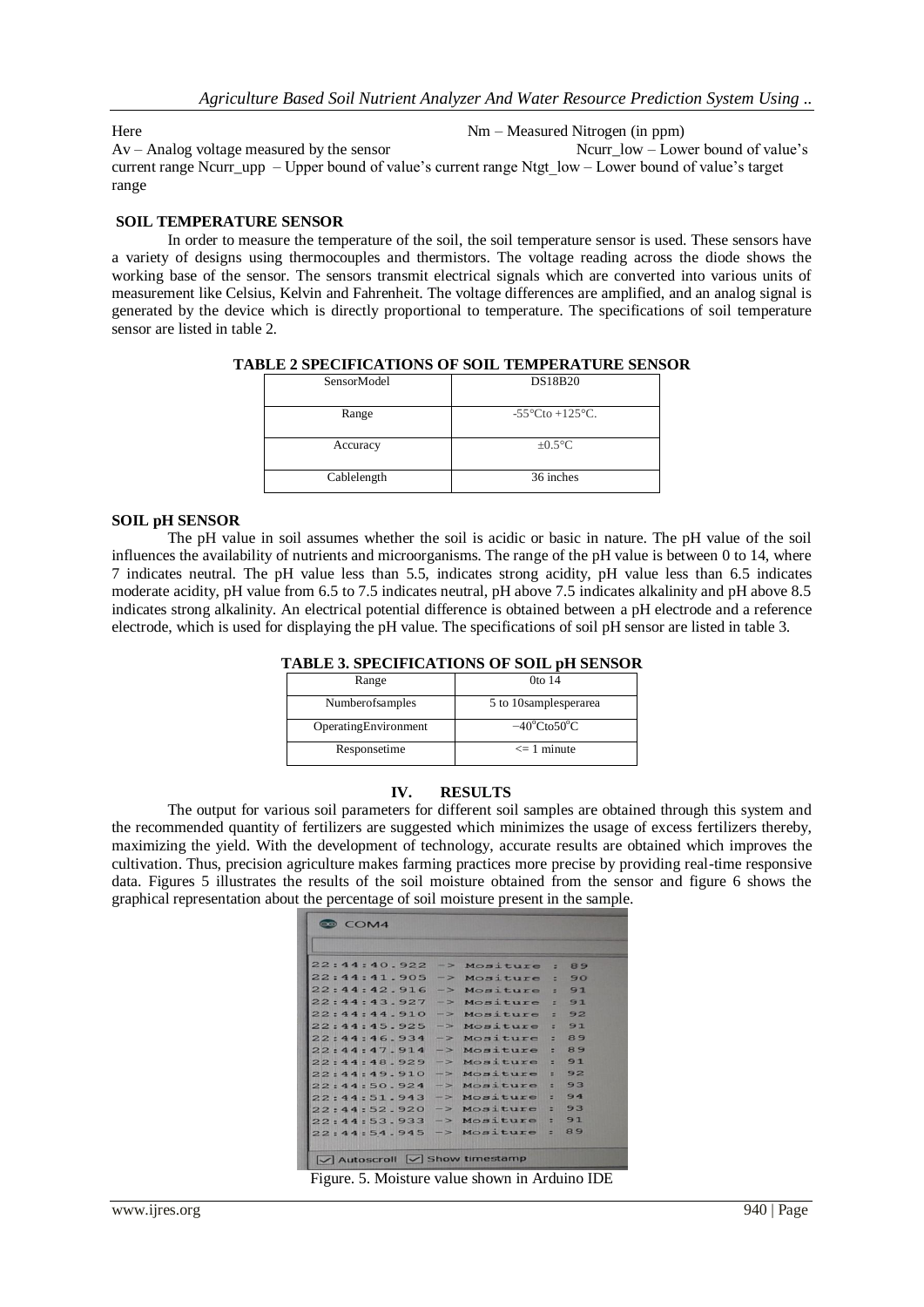| Sample | Nitrogen(N) | Phosphorous(P) | Potassium(K) |
|--------|-------------|----------------|--------------|
|        | Low         | Medium         | Low          |
|        | Medium      | Low            | Low          |
|        | Low         | High           | Medium       |
|        | High        | Medium         | Medium       |

**TABLE4.NUTRIENTVALUESFORDIFFERENTSAMPLES**

#### **TABLE5.FERTILIZERRANGEFOR NITROGENINSOIL**

| <b>FertilityRatingforNitrogen</b> |                 |  |  |
|-----------------------------------|-----------------|--|--|
| <b>Levels</b>                     | Range           |  |  |
| Low                               | $0 - 280$ Kg/ha |  |  |
| Medium                            | 280-450 kg/ha   |  |  |
| High                              | $>450$ kg/ha    |  |  |

#### **TABLE 6. FERTILIZER RANGE FOR PHOSPHORUS IN SOIL**

| <b>FertilityRatingforPhosphorus</b> |                  |  |  |
|-------------------------------------|------------------|--|--|
| <b>Levels</b>                       | Range            |  |  |
| Low                                 | $0 - 11$ kg P/ha |  |  |
| Medium                              | $11-22$ kg P/ha  |  |  |
| High                                | $>22$ kgP/ha     |  |  |

#### **TABLE7.FERTILIZERRANGEFORPOTASSIUM INSOIL FertilityRatingforPotassium**

| $\cdots$      |                    |
|---------------|--------------------|
| <b>Levels</b> | Range              |
| Low           | $0-118$ kg $K$ /ha |
| Medium        | 118-280 kgK/ha     |
| High          | $>280$ kgK/ha      |

Table 4 represents the nutrient values for different soil samples and tables 5, 6 and 7 shows the ranges of NPK which ensures the farmers to grow appropriate crops and increase cultivation.

Recommendation system aids farmers to apply right quantity of fertilizers that ensures optimum usage. Consider Nr, Pr and Kr to be the ideal values of Nitrogen, Phosphorous and Potassium for a given crop and Nm, Pm and Km to be the measured values of Nitrogen, Phosphorous and Potassium.

The difference between the ideal and measured nutrients are obtained using the following formula:

Let the difference in the values of measured and ideal Nitrogen be Nf

$$
Nf = Nm - Nr
$$

Let the difference in the values of measured and ideal Phosphorous be Pf

$$
Pf = Pm \longrightarrow Pr
$$

Let the difference in the values of measured and ideal Potassium be Kf

$$
\mathbf{K}\mathbf{f} = \mathbf{K}\mathbf{m} - \mathbf{K}\mathbf{r}
$$

Based on this difference, the amount of fertilizer is recommended, and the values are displayed in the mobile application.

### **V. CONCLUSION AND FUTURE ENHANCEMENT**

This system monitors and reports the soil moisture, N, P, K, pH, and temperature values in real-time. Hence a software system is proposed which displays the measured values of soil parameters and provides fertilizer recommendation for growing a desired crop. For progressive growth of a crop, in addition to soil macro-nutrients (like N, P and K), several micro-nutrients like copper, iron, manganese, molybdenum and zinc are also required which impacts the yield. The system can be expanded to measure these factors with proper integration of other additional components along with proper specifications.